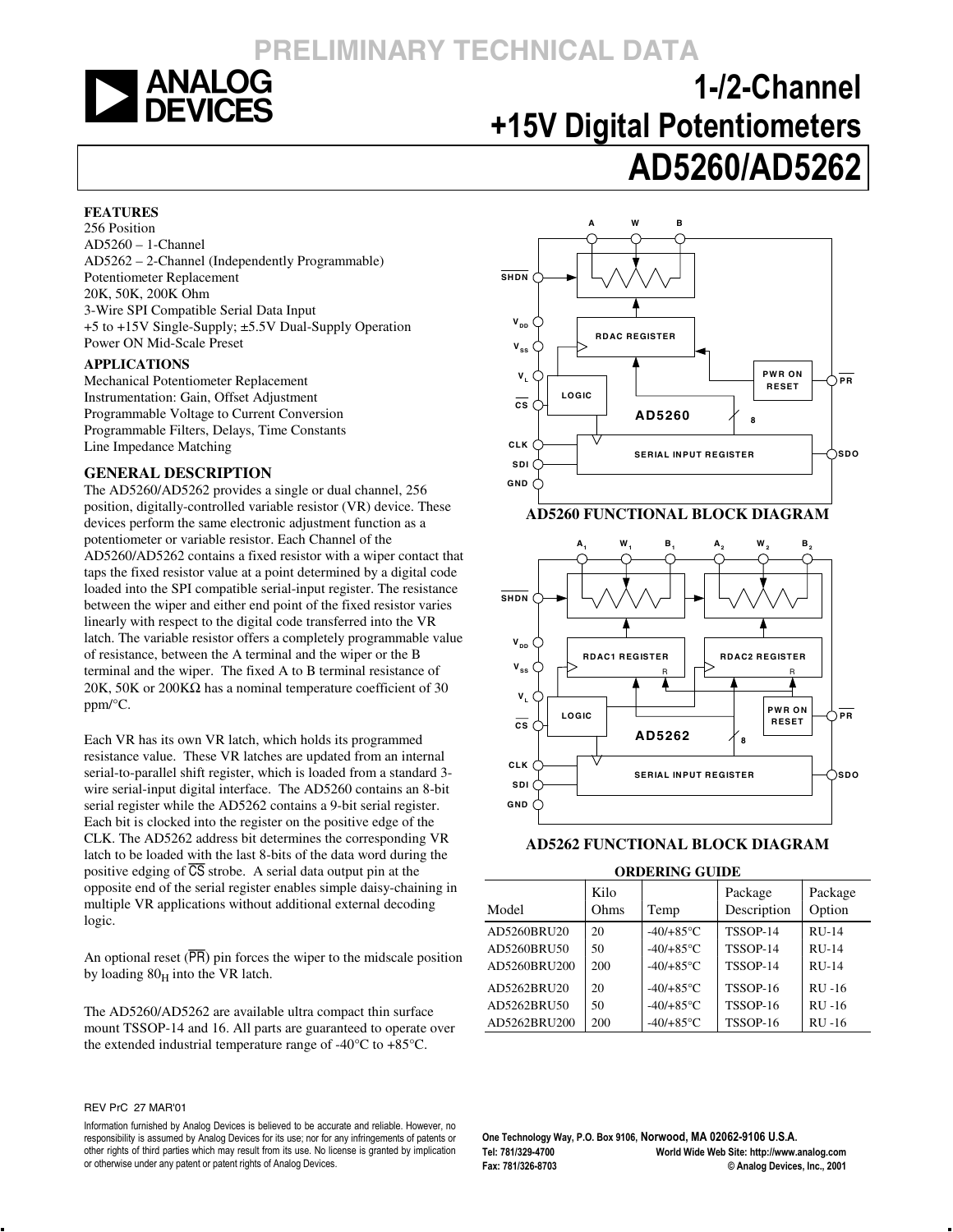# **1-/2-Channel +15V Digital Potentiometers AD5260/AD5262**

### **ELECTRICAL CHARACTERISTICS 20K, 50K, 200K OHM VERSION** (VDD = +5V, V<sub>SS</sub> = -5V, V<sub>L</sub> = +5V,

| $V_A = +V_{DD}$ , $V_B = 0V$ , $-40^{\circ}C < T_A < +85^{\circ}C$ unless otherwise noted.)<br><b>Parameter</b> | Symbol                       | <b>Conditions</b>                                                                           | Min      | Type <sup>1</sup> | Max          | <b>Units</b> |
|-----------------------------------------------------------------------------------------------------------------|------------------------------|---------------------------------------------------------------------------------------------|----------|-------------------|--------------|--------------|
| DC CHARACTERISTICS RHEOSTAT MODE Specifications apply to all VRs                                                |                              |                                                                                             |          |                   |              |              |
|                                                                                                                 |                              |                                                                                             |          |                   |              |              |
| Resistor Differential NL <sup>2</sup>                                                                           | R-DNL                        | $R_{WB}$ , $V_A = NC$                                                                       | $-1$     | ±1/4              | $+1$         | <b>LSB</b>   |
| Resistor Nonlinearity <sup>2</sup>                                                                              | R-INL                        | $R_{WB}$ , $V_A = NC$                                                                       | $-2$     | ±1/2              | +2           | <b>LSB</b>   |
| Nominal resistor tolerance <sup>3</sup>                                                                         | $\Delta$ R                   | $T_A = 25^{\circ}C$                                                                         | $-30$    |                   | 30           | $\%$         |
| Resistance Temperature Coefficient                                                                              | $R_{AB}/\Delta T$            | $V_{AB} = V_{DD}$ , Wiper = No Connect                                                      |          | 50                |              | ppm/°C       |
| <b>Wiper Resistance</b>                                                                                         | $R_W$                        | $I_W$ = 1 V/R, $V_{DD}$ = +5V                                                               |          | 50                | 100          | Ω            |
| DC CHARACTERISTICS POTENTIOMETER DIVIDER MODE Specifications apply to all VRs                                   |                              |                                                                                             |          |                   |              |              |
| Resolution                                                                                                      | Ν                            |                                                                                             | 8        |                   |              | <b>Bits</b>  |
| Differential Nonlinearity <sup>4</sup>                                                                          | <b>DNL</b>                   |                                                                                             | $-1$     | ±1/4              | $+1$         | LSB          |
| Integral Nonlinearity <sup>4</sup>                                                                              | <b>INL</b>                   |                                                                                             | $-2$     | ±1/2              | +2           | <b>LSB</b>   |
| Voltage Divider Temperature Coefficient                                                                         | $\Delta V_W/\Delta T$        | $Code = 40H$                                                                                |          | 5                 |              | ppm/°C       |
| Full-Scale Error                                                                                                | $V_{WFSE}$                   | $Code = FFH$                                                                                | $-2$     | $-1$              | +0           | LSB          |
| Zero-Scale Error                                                                                                | V <sub>WZSE</sub>            | $Code = 00H$                                                                                | $\Omega$ | $+1$              | $+2$         | <b>LSB</b>   |
| <b>RESISTOR TERMINALS</b>                                                                                       |                              |                                                                                             |          |                   |              |              |
| Voltage Range <sup>5</sup>                                                                                      | $V_{A,B,W}$                  |                                                                                             | Vss      |                   | $V_{DD}$     | V            |
| Capacitance <sup>6</sup> Ax, Bx                                                                                 | $C_{A,B}$                    | $f = 1$ MHz, measured to GND, Code = $40_H$                                                 |          | 45                |              | рF           |
| Capacitance <sup>6</sup> Wx                                                                                     | $\mathtt{C}_{\mathsf{W}}$    | $f = 1$ MHz, measured to GND, Code = $40H$                                                  |          | 60                |              | рF           |
| Common-Mode Leakage                                                                                             | Iсм                          | $V_A = V_B = V_{DD}/2$                                                                      |          | $\mathbf{1}$      |              | nA           |
| <b>DIGITAL INPUTS &amp; OUTPUTS</b>                                                                             |                              |                                                                                             |          |                   |              |              |
| Input Logic High                                                                                                | $V_{\text{H}}$               |                                                                                             | 2.4      |                   |              | V            |
| Input Logic Low                                                                                                 | $V_{IL}$                     |                                                                                             |          |                   | 0.8          | $\vee$       |
| Input Logic High                                                                                                | $V_{\parallel H}$            | $V_L = +3V$ , $V_{SS} = 0V$                                                                 | 2.1      |                   |              | V            |
| Input Logic Low                                                                                                 | $V_{\parallel}$              | $V_L = +3V$ , $V_{SS} = 0V$                                                                 |          |                   | 0.6          | V            |
| Output Logic High                                                                                               | $V_{OH}$                     | $R_{L}$ = 1K $\Omega$ to +5V                                                                | 4.9      |                   |              | V            |
| Output Logic Low                                                                                                | $V_{OL}$                     | $I_{OL} = 1.6$ mA, $V_{LOGIC} = +5V$                                                        |          |                   | 0.4          | V            |
| Input Current                                                                                                   | I <sub>IL</sub>              | $V_{IN}$ = 0V or +5V                                                                        |          |                   | ±1           | μA           |
| Input Capacitance <sup>6</sup>                                                                                  | $C_{ L}$                     |                                                                                             |          | 5                 |              | рF           |
|                                                                                                                 |                              |                                                                                             |          |                   |              |              |
| POWER SUPPLIES                                                                                                  |                              |                                                                                             | 2.7      |                   | 5.5          | V            |
| Logic Supply                                                                                                    | $V_L$                        |                                                                                             | 5        |                   | 16.5         | V            |
| Power Single-Supply Range                                                                                       | V <sub>DD</sub> RANGE        | $V_{SS} = 0V$                                                                               |          |                   |              | V            |
| Power Dual-Supply Range                                                                                         | V <sub>DD/SS</sub> RANGE     | $V_1 = +5V$                                                                                 | ±4.5     |                   | ±5.5<br>60   |              |
| Logic Supply Current                                                                                            | IL.                          |                                                                                             |          |                   | $\mathbf{1}$ | μA           |
| Positive Supply Current                                                                                         | l <sub>DD</sub>              | $V_{\text{IH}}$ = +5V or $V_{\text{IL}}$ = 0V                                               |          |                   | 1            | μA           |
| <b>Negative Supply Current</b>                                                                                  | $I_{SS}$                     | $V_{SS} = -5V$                                                                              |          |                   |              | μA           |
| Power Dissipation <sup>9</sup>                                                                                  | $\mathsf{P}_{\mathsf{DISS}}$ | $V_{\text{IH}}$ = +5V or V <sub>IL</sub> = 0V, V <sub>DD</sub> = +5V, V <sub>SS</sub> = -5V |          |                   | 0.6          | mW           |
| Power Supply Sensitivity                                                                                        | <b>PSS</b>                   | $\Delta V_{DD}$ = +5V ±10%                                                                  |          | 0.0002            | 0.005        | %1%          |
| DYNAMIC CHARACTERISTICS <sup>6, 10</sup>                                                                        |                              |                                                                                             |          |                   |              |              |
| Bandwidth -3dB                                                                                                  | <b>BW 20K</b>                | $R_{AB} = 20K\Omega$                                                                        |          | 400               |              | KHz          |
| <b>Total Harmonic Distortion</b>                                                                                | $THD_W$                      | $V_A$ = 1 Vrms, $V_B$ = 0 V, f = 1 KHz, RAB = 20 K $\Omega$                                 |          | 0.008             |              | %            |
| V <sub>w</sub> Settling Time                                                                                    | ts                           | $V_A$ = 10V, $V_B$ =0V, $\pm$ 1 LSB error band                                              |          | $\overline{2}$    |              | μs           |
| <b>Resistor Noise Voltage</b>                                                                                   | $e_{N}$ WB                   | $R_{WB}$ = 10K $\Omega$ , f = 1KHz, RS = 0                                                  |          | 9                 |              | nV√Hz        |

REV PrC 27 MAR'01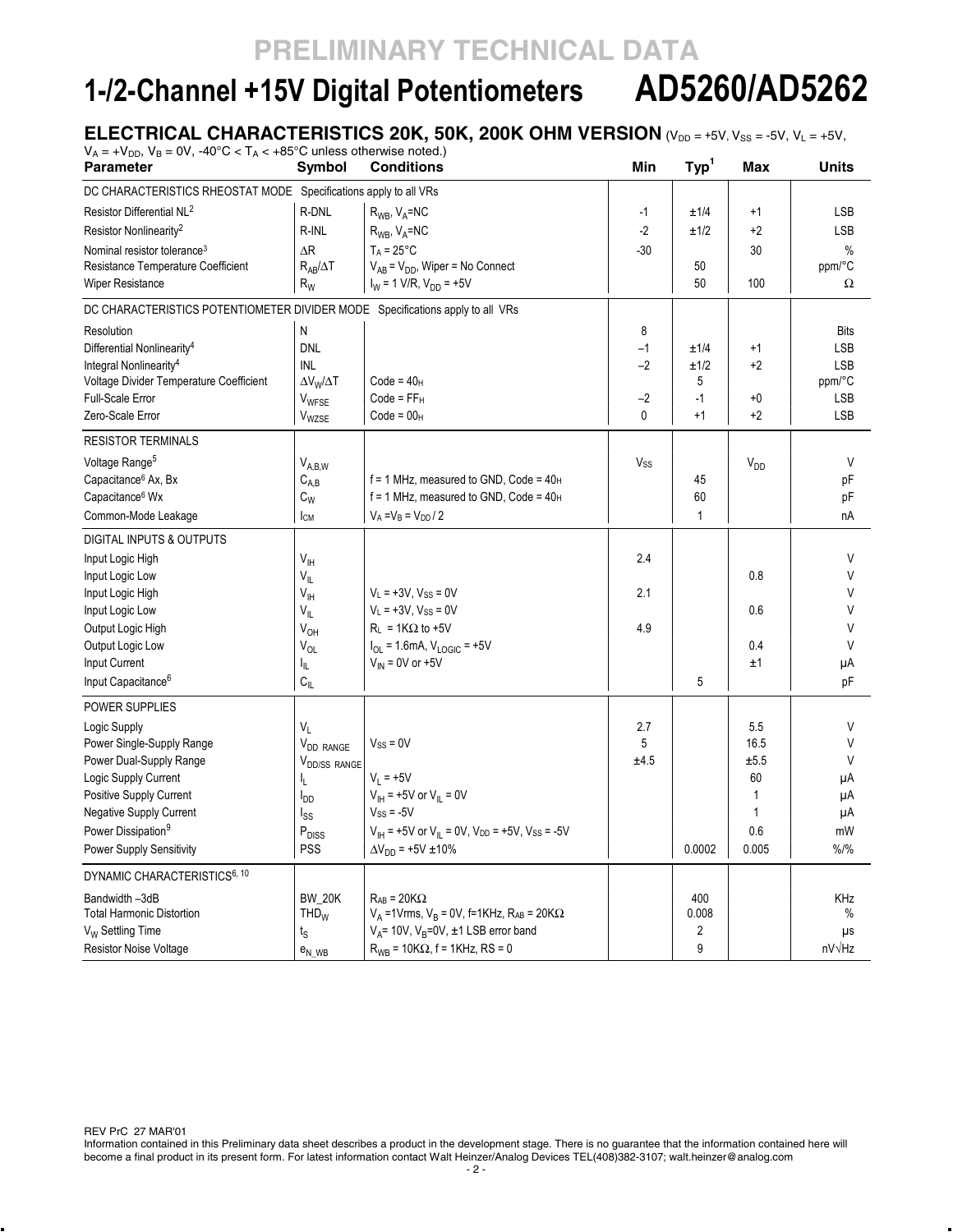# **1-/2-Channel +15V Digital Potentiometers AD5260/AD5262**

### **ELECTRICAL CHARACTERISTICS 20K, 50K, 200K OHM VERSION** (VDD = +5V, V<sub>SS</sub> = -5V, V<sub>L</sub> = +5V,

| $V_A = +V_{DD}$ , $V_B = 0V$ , $-40^{\circ}C < T_A < +85^{\circ}C$ unless otherwise noted.) |                                   |                                 |     |            |     |              |
|---------------------------------------------------------------------------------------------|-----------------------------------|---------------------------------|-----|------------|-----|--------------|
| <b>Parameter</b>                                                                            | <b>Symbol</b>                     | <b>Conditions</b>               | Min | <b>Typ</b> | Max | <b>Units</b> |
| INTERFACE TIMING CHARACTERISTICS applies to all parts (Notes 6.12)                          |                                   |                                 |     |            |     |              |
| Input Clock Pulse Width                                                                     | $t_{\text{CH}}$ , $t_{\text{CL}}$ | Clock level high or low         | 50  |            |     | ns           |
| Data Setup Time                                                                             | t <sub>DS</sub>                   |                                 | 20  |            |     | ns           |
| Data Hold Time                                                                              | $t_{DH}$                          |                                 | 20  |            |     | ns           |
| CLK to SDO Propagation Delay <sup>13</sup>                                                  | t <sub>PD</sub>                   | $R_1 = 1K\Omega$ , $C_1 < 20pF$ |     |            | 150 | ns           |
| CS Setup Time                                                                               | t <sub>CSS</sub>                  |                                 | 20  |            |     | ns           |
| CS High Pulse Width                                                                         | t <sub>CSW</sub>                  |                                 | 40  |            |     | ns           |
| Reset Pulse Width                                                                           | t <sub>RS</sub>                   |                                 | 90  |            |     | ns           |
| CLK Fall to $\overline{\text{CS}}$ Rise Hold Time                                           | $t_{\text{CSH}}$                  |                                 |     |            |     | ns           |
| CS Rise to Clock Rise Setup                                                                 | t <sub>CS1</sub>                  |                                 | 10  |            |     | ns           |

NOTES:

1. Typicals represent average readings at  $+25^{\circ}$ C and  $V_{DD} = +5V$ , Vss = -5V.<br>2. Resistor position nonlinearity error R-INL is the deviation from an ideal va Resistor position nonlinearity error R-INL is the deviation from an ideal value measured between the maximum resistance and the minimum resistance wiper positions. R-DNL measures the relative step change from ideal between successive tap positions. Parts are guaranteed monotonic. Iw = V<sub>DD</sub>/R for both V<sub>DD</sub>=+5V, V<sub>SS</sub>=-5V.

3.  $V_{AB} = V_{DD}$ , Wiper  $(V_W) = No$  connect<br>4. INL and DNL are measured at  $V_W$  with INL and DNL are measured at Vw with the RDAC configured as a potentiometer divider similar to a voltage output D/A converter. VA = V<sub>DD</sub> and V<sub>B</sub> = 0V. DNL specification limits of ±1LSB maximum are Guaranteed Monotonic operating conditions.

5. Resistor terminals A, B, W have no limitations on polarity with respect to each other.

6. Guaranteed by design and not subject to production test.

7. Measured at the Ax terminals. All Ax terminals are open circuited in shutdown mode.

8. Worst case supply current consumed when input all logic-input levels set at 2.4V, standard characteristic of CMOS logic.

9. PDISS is calculated from (I<sub>DD</sub> x V<sub>DD</sub>). CMOS logic level inputs result in minimum power dissipation.

10. All dynamic characteristics use  $V_{DD} = +5V$ ,  $V_{SS} = -5V$ ,  $V_L = +5V$ 

11. Measured at a V<sub>W</sub> pin where an adjacent V<sub>W</sub> pin is making a full-scale voltage change.

12. See timing diagram for location of measured values. All input control voltages are specified with t<sub>R</sub>=t<sub>F</sub>=2ns(10% to 90% of +3V) and timed from a voltage level of 1.5V. Switching characteristics are measured using  $V_L = +5V$ .

13. Propagation delay depends on value of  $V_{DD}$ ,  $R_L$ , and  $C_L$  see applications text.

14. The AD5260/AD5262 contains 1,968 transistors. Die Size: 89mil x 105mil, 9,345sq. mil.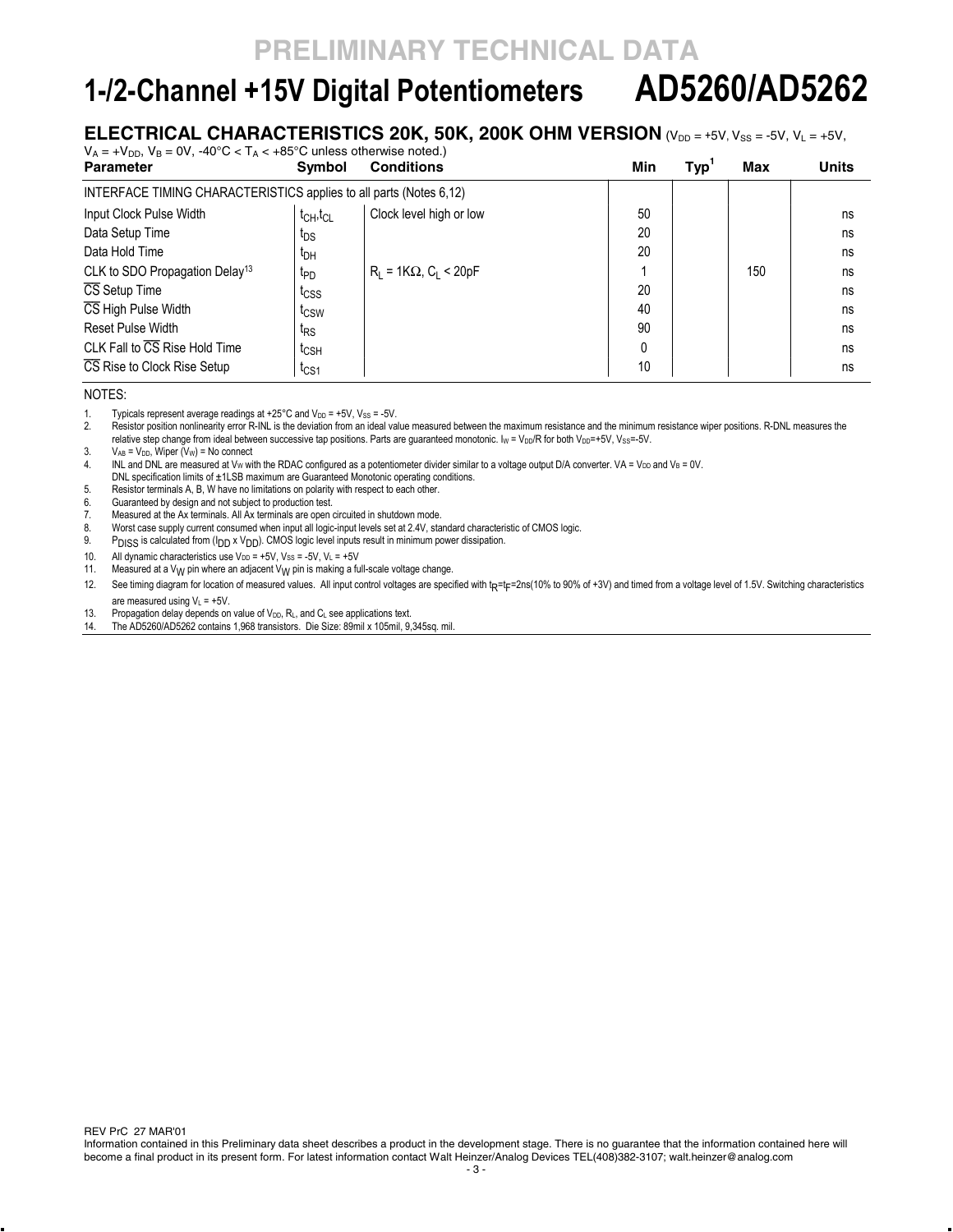# **1-/2-Channel +15V Digital Potentiometers AD5260/AD5262**

#### **ABSOLUTE MAXIMUM RATINGS** ( $T_A = +25^\circ C$ , unless

| otherwise noted)                                            |
|-------------------------------------------------------------|
|                                                             |
|                                                             |
|                                                             |
|                                                             |
|                                                             |
|                                                             |
|                                                             |
| Maximum Junction Temperature $(T_I$ MAX)+150°C              |
|                                                             |
|                                                             |
| Thermal Resistance <sup>*</sup> $\theta_{JA}$ .             |
|                                                             |
|                                                             |
| Package Power Dissipation = $(T_I MAX - T_A) / \theta_{IA}$ |

### **TABLE 1A: AD5260 Serial-Data Word Format**

| <b>DATA</b>                          |  |  |  |  |  |            |
|--------------------------------------|--|--|--|--|--|------------|
| B7 B6 B5 B4 B3 B2 B1 B0              |  |  |  |  |  |            |
| $\overline{D7}$ D6 D5 D4 D3 D2 D1 D0 |  |  |  |  |  |            |
| $MSB$<br>$2^7$                       |  |  |  |  |  | <b>LSB</b> |
|                                      |  |  |  |  |  | $2^0$      |

#### **TABLE 1B: AD5262 Serial-Data Word Format**

| <b>ADDR</b>    |                         | DATA                 |  |  |                |
|----------------|-------------------------|----------------------|--|--|----------------|
| <b>B8</b>      |                         | B7 B6 B5 B4 B3 B2 B1 |  |  | - B0           |
| A <sub>0</sub> | D7 D6 D5 D4 D3 D2 D1 D0 |                      |  |  |                |
|                | MSB                     |                      |  |  | LSB            |
| $2^8$          | $2^7$                   |                      |  |  | 2 <sub>0</sub> |



**±1 LSB ERROR BAND** *Figure 1C. AD5260 Preset Timing Diagram* 

**0V**

REV PrC 27 MAR'01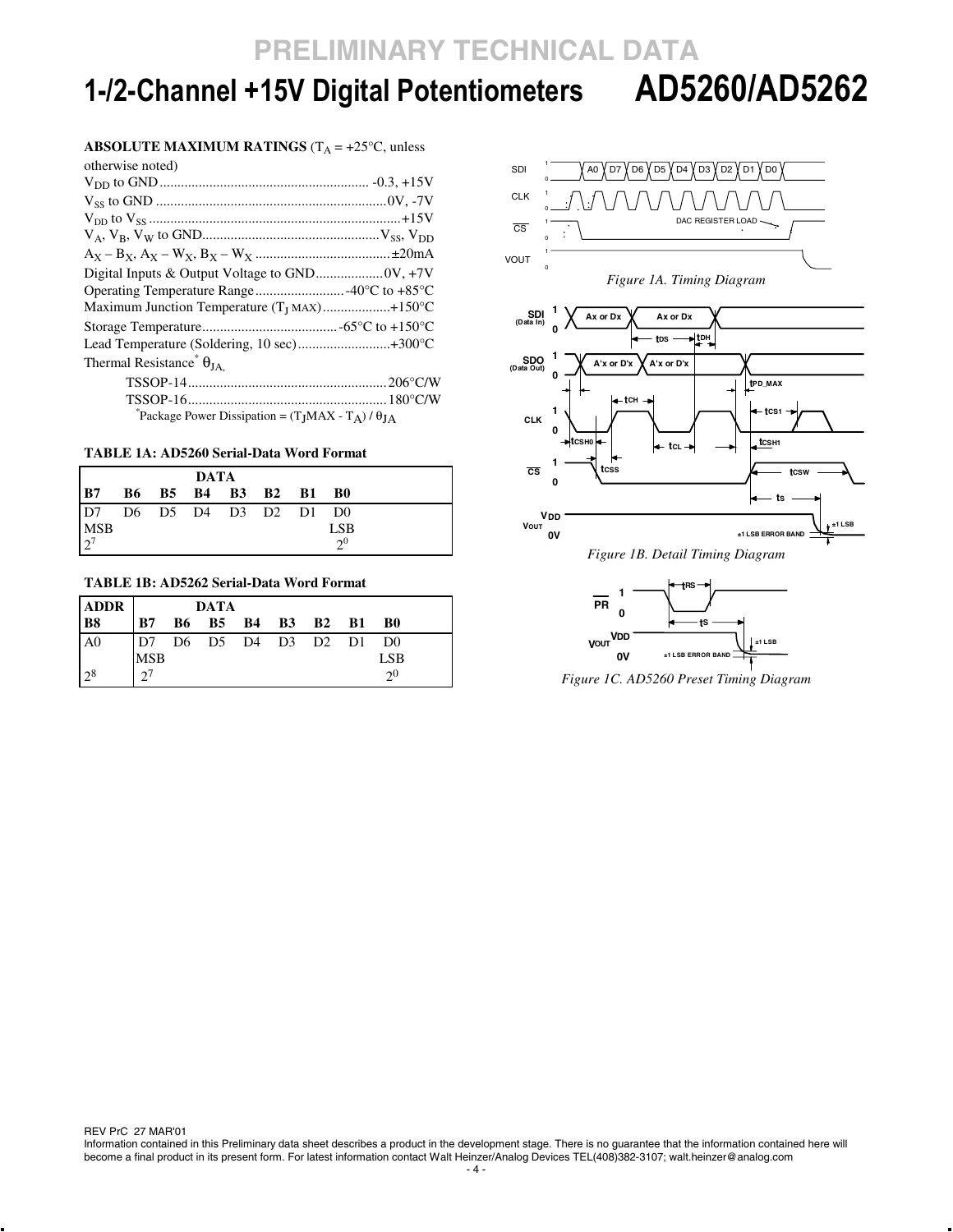# **1-/2-Channel +15V Digital Potentiometers AD5260/AD5262**

### **AD5260 PIN CONFIGURATION**

| A1             |                |    | <b>SDO</b>     |
|----------------|----------------|----|----------------|
| W <sub>1</sub> | $\overline{c}$ | ĪЗ | <b>NC</b>      |
| <b>B1</b>      | з              | 12 | V <sub>L</sub> |
| $V_{DD}$       | 4              |    | <b>Vss</b>     |
| shon           | 5              |    | <b>GND</b>     |
| <b>CLK</b>     | 6              | 9  | PR             |
| SDI            |                | 8  | ভ              |
|                |                |    |                |

### **TABLE 2:** AD5260 PIN Descriptions

| Pin            | <b>Name</b>            | <b>Description</b>                    |
|----------------|------------------------|---------------------------------------|
| 1              | $\mathsf{A}$           | A Terminal                            |
| $\overline{2}$ | W                      | Wiper, addr= $02$                     |
| 3              | B                      | <b>B</b> Terminal                     |
| $\overline{4}$ | $V_{DD}$               | Positive power supply, specified for  |
|                |                        | operation at both +5V or 15V. (Sum of |
|                |                        | $ V_{DD}  +  V_{SS}  \le 15V$         |
| 5              | <b>SHDN</b>            | Active low input. Terminal A open-    |
|                |                        | circuit. Shutdown controls Variable   |
|                |                        | <b>Resistors of RDAC</b>              |
| 6              | CLK                    | Serial Clock Input, positive edge     |
|                |                        | triggered                             |
| 7              | <b>SDI</b>             | Serial Data Input                     |
| 8              | $\overline{\text{CS}}$ | Chip Select Input, Active Low. When   |
|                |                        | CS returns high, data will be loaded  |
|                |                        | into the DAC register.                |
| 9              | <b>PR</b>              | Active low preset to mid-scale; sets  |
|                |                        | RDAC registers to $80H$               |
| 10             | <b>GND</b>             | Ground                                |
| 11.            | $V_{SS}$               | Negative Power Supply, specified for  |
|                |                        | operation from 0V to -5V              |
| 12             | $V_{L}$                | Logic Supply Voltage, needs to be     |
|                |                        | same voltage as the digital logic     |
|                |                        | controlling the AD5260.               |
| 13             | NC.                    | No Connect                            |
| 14             | <b>SDO</b>             | Serial Data Output, Open Drain        |
|                |                        | transistor requires pull-up resistor. |

### **AD5262 PIN CONFIGURATION**

| SDO 1     |                | 16 A2 |                |
|-----------|----------------|-------|----------------|
| А1        | 2              | 15    | W <sub>2</sub> |
| W1        | 3              | 4     | <b>B2</b>      |
| <b>B1</b> | $\overline{4}$ | 13    | V <sub>L</sub> |
| $V_{DD}$  | 5              | 12    | $V_{SS}$       |
| Shon      | $\sqrt{6}$     |       | <b>GND</b>     |
| CLK       |                |       | 所              |
| SDI       |                |       | σŝ             |
|           |                |       |                |

#### **TABLE 3:** AD5262 PIN Descriptions

| Pin                      | <b>Name</b>            | <b>Description</b>                                            |
|--------------------------|------------------------|---------------------------------------------------------------|
| 1                        | <b>SDO</b>             | Serial Data Output, Open Drain                                |
|                          |                        | transistor requires pull-up resistor.                         |
| 2                        | A1                     | A Terminal RDAC#1                                             |
| $\overline{3}$           | W1                     | Wiper RDAC #1, address $A0=0_2$                               |
| $\overline{\mathcal{L}}$ | B <sub>1</sub>         | <b>B</b> Terminal RDAC#1                                      |
| 5                        | $V_{DD}$               | Positive power supply, specified for                          |
|                          |                        | operation at both +5V or +15V. (Sum                           |
|                          |                        | of $ V_{\text{DD}} $ + $ V_{\text{SS}}  \le 15V$              |
| 6                        | <b>SHDN</b>            | Active low input. Terminal A open-                            |
|                          |                        | circuit. Shutdown controls Variable                           |
|                          |                        | Resistors #1 through #2                                       |
| 7                        | <b>CLK</b>             | Serial Clock Input, positive edge                             |
|                          |                        | triggered                                                     |
| 8                        | <b>SDI</b>             | Serial Data Input                                             |
| 9                        | $\overline{\text{CS}}$ | Chip Select Input, Active Low. When                           |
|                          |                        | $\overline{\text{CS}}$ returns high, data in the serial input |
|                          |                        | register is decoded based on the                              |
|                          |                        | address bits and loaded into the target                       |
|                          |                        | DAC register.                                                 |
| 10                       | <b>PR</b>              | Active low preset to mid-scale; sets                          |
|                          |                        | RDAC registers to $80H$                                       |
| 11                       | GND                    | Ground                                                        |
| 12                       | $V_{SS}$               | Negative Power Supply, specified for                          |
|                          |                        | operation at both 0V or -5V (Sum of                           |
|                          |                        | $ V_{DD}  +  V_{SS}  < 15V$                                   |
| 13                       | $V_{L}$                | Logic Supply Voltage, needs to be                             |
|                          |                        | same voltage as the digital logic                             |
|                          |                        | controlling the AD5262.                                       |
| 14                       | B <sub>2</sub>         | <b>B</b> Terminal RDAC #2                                     |
| 15                       | W2                     | Wiper RDAC #2, address $A0=12$                                |
| 16                       | A2                     | A Terminal RDAC #2                                            |

REV PrC 27 MAR'01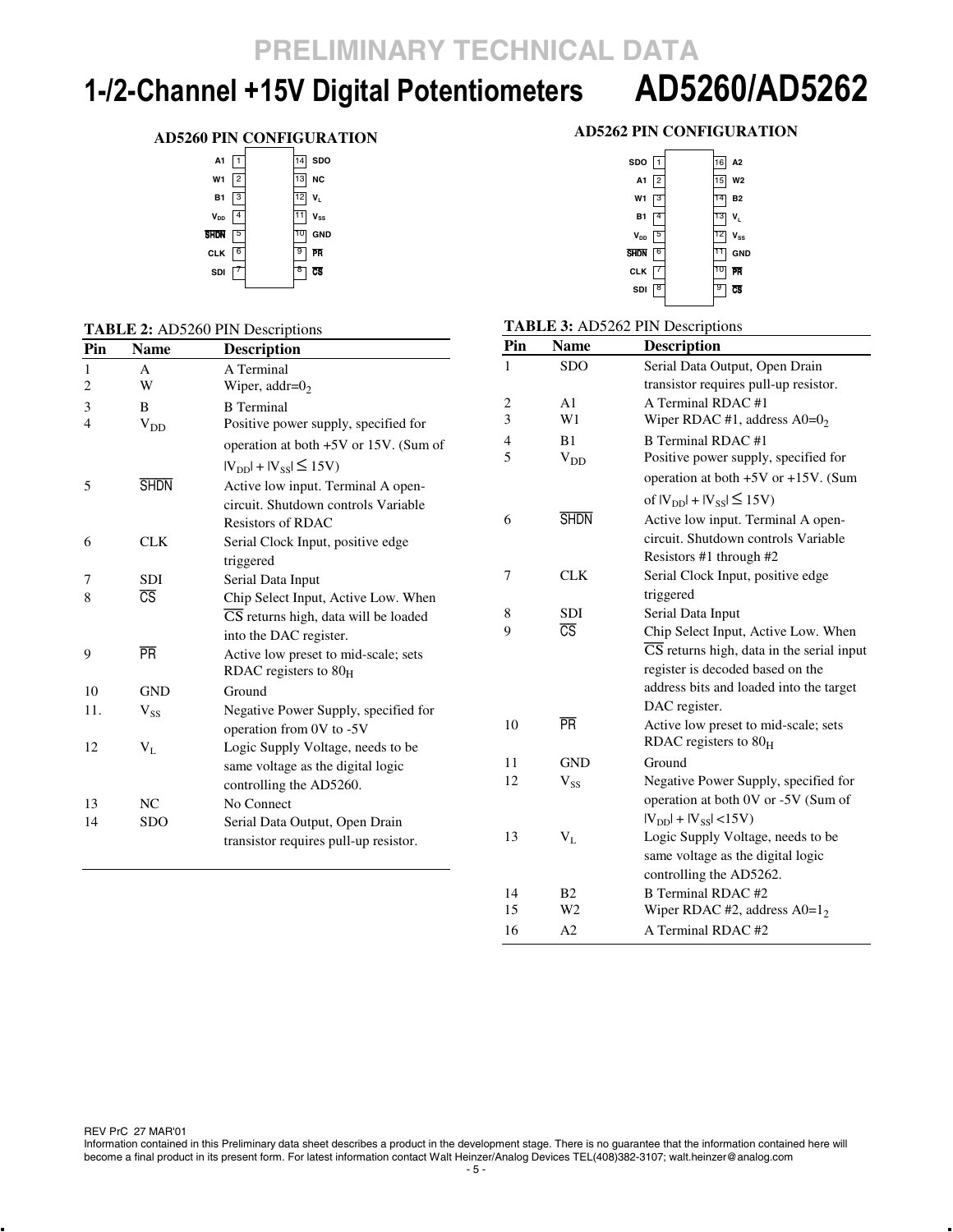# **1-/2-Channel +15V Digital Potentiometers AD5260/AD5262**

#### **OPERATION**

The AD5260/AD5262 provide a single/dual channel, 256 position digitally-controlled variable resistor (VR) device. Changing the programmed VR settings is accomplished by clocking in a 9-bit serial data word into the SDI (Serial Data Input) pin. The format of this data word is one address bit A0 represents the first bit B8, then followed by eight data bits B7- B0 with MSB first. Table 1 provides the serial register data word format. See Table 5 for the AD5260/AD5262 address assignments to decode the location of VR latch receiving the serial register data in bits B7 through B0. VR outputs can be changed one at a time in random sequence. The AD5260/AD5262 presets to a mid-scale by asserting the PR pin, simplifying fault condition recovery at power up. Both parts have an internal power ON preset that places the wiper in a midscale preset condition at power ON. Operation of the power on preset function depends only on the logic pin  $(V_L)$ .

The AD5260/AD5262 contains a power shutdown SHDN pin, which places the RDAC in a zero power consumption state where terminals Ax are open circuited, and the wiper W is connected to B resulting in only leakage currents being consumed in the VR structure. In shutdown mode the VR latch settings are maintained, so that, returning to operational mode from power shutdown, the VR settings return to their previous resistance values.

#### **DIGITAL INTERFACING**

The AD5260/AD5262 contain a standard three-wire serial input control interface. The three inputs are clock (CLK),  $\overline{CS}$  and serial data input (SDI). The positive-edge sensitive CLK input requires clean transitions to avoid clocking incorrect data into the serial input register. Standard logic families work well. If mechanical switches are used for product evaluation they should be debounced by a flip-flop or other suitable means. Figure 3 block diagram shows more detail of the internal digital circuitry. When  $\overline{CS}$  is low, the clock loads data into the serial register on each positive clock edge, see Table 4.



*Figure 3. Block Diagram* 

#### **TABLE 4: Input Logic Control Truth Table**

|   |   |   | CLK CS PR SHDN | <b>Register Activity</b>                 |
|---|---|---|----------------|------------------------------------------|
|   |   |   |                |                                          |
| L | L | H | н              | No SR effect, enables SDO pin            |
| P | L | н | н              | Shift One bit in from the SDI pin. The   |
|   |   |   |                | eighth previously entered bit is shifted |
|   |   |   |                | out of the SDO pin.                      |
| X | P | H | н              | Load SR data into RDAC latch based       |
|   |   |   |                | on A0 decode (Table 5).                  |
| X | н | н | н              | No Operation                             |
| X | X | L | н              | Sets all RDAC latches to midscale.       |
|   |   |   |                | wiper centered, & SDO latch cleared.     |
| X | н | P | н              | Latches all RDAC latches to $80H$ .      |
| X | н | н | L              | Open circuits all resistor A-terminals,  |
|   |   |   |                | connects W to B, turns off SDO output    |
|   |   |   |                | transistor.                              |
|   |   |   |                |                                          |

NOTE:  $P = positive edge$ ,  $X = don't care$ ,  $SR = shift register$ 

The serial-data-output (SDO) pin contains an open drain nchannel FET. This output requires a pull-up resistor in order to transfer data to the next package's SDI pin. The pull-up resistor termination voltage may be larger than the  $V_{DD}$  supply of the AD5260/AD5262 SDO output device, e.g., the AD5260/AD5262 could operate at  $V_{DD} = 3.3V$  and the pull-up for interface to the next device could be set at +5V. This allows for daisy chaining several RDACs from a single processor serial-data line. Clock period needs to be increased when using a pull-up resistor to the SDI pin of the following device in series. Capacitive loading at the daisy chain node SDO-SDI between devices may induce time delay to subsequent devices. User should be aware of this potential problem in order to achieve data transfer successfully. When daisy chaining is used, the  $\overline{\text{CS}}$ should be kept low until all the bits of every package are clocked into their respective serial registers insuring that the address bit and data bits are in the proper decoding location, see Figure 4. This would require 18 bits of address and data complying to the word format provided in Table 1 if two AD5262 RDACs are daisy chained. During shutdown (SHDN) the SDO output pin is forced to the off (logic high state) to disable power dissipation in the pull up resistor. See figure 6 for equivalent SDO output circuit schematic.



*Figure 4. Daisy Chain Configuration*

#### **TABLE 5. Address Decode Table**  A0 Latch Loaded

| - - - |        |        |  |
|-------|--------|--------|--|
|       | RDAC#1 | AD5262 |  |
|       | RDAC#2 | AD5262 |  |
|       | RDAC#1 | AD5260 |  |

REV PrC 27 MAR'01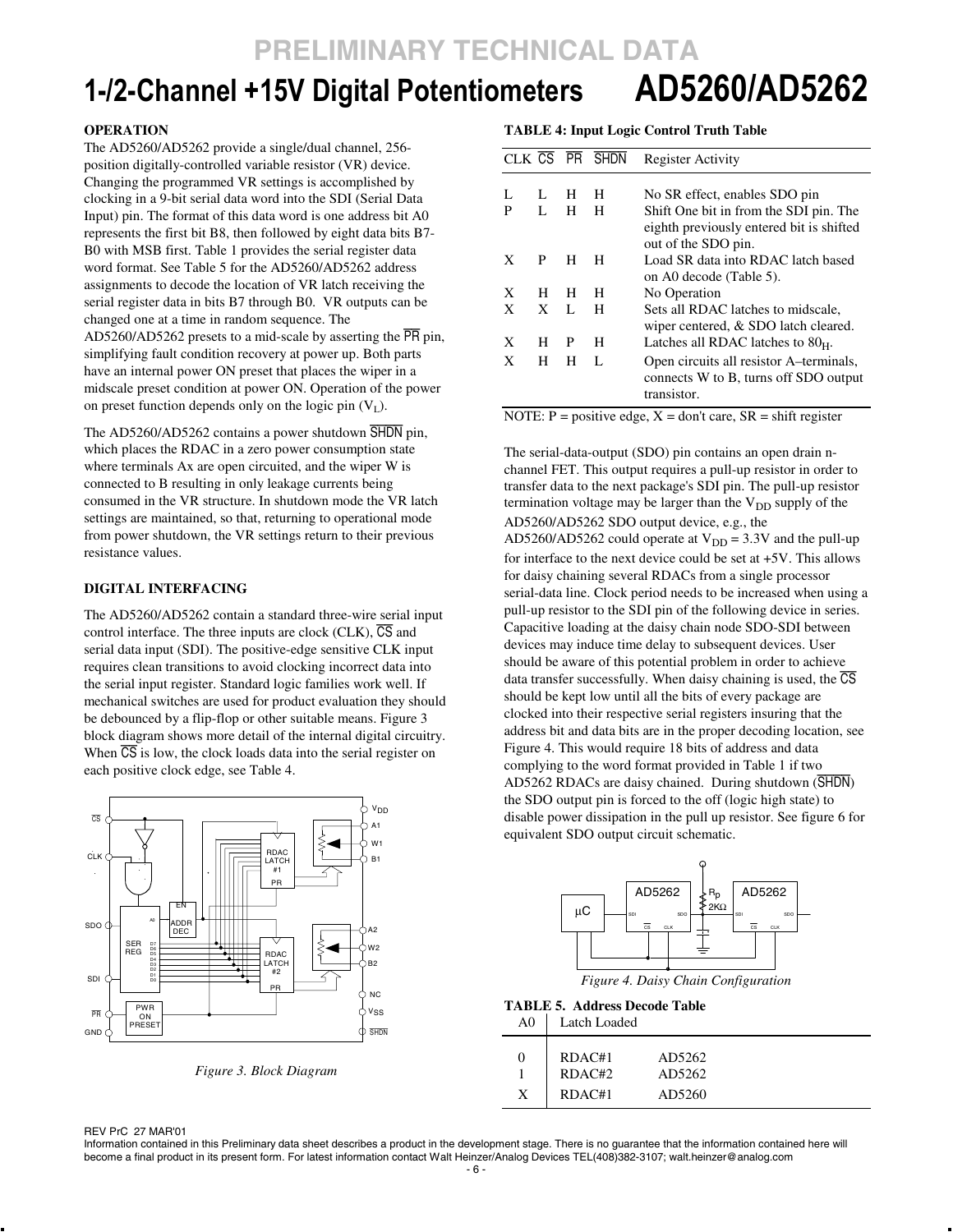# **1-/2-Channel +15V Digital Potentiometers AD5260/AD5262**

The data setup and data hold times in the specification table determine the data valid time requirements. The AD5260 uses an 8-bit serial input data register word that is transferred to the internal RDAC register when the CS line returns to logic high. For AD5262 the last 9 bits of the data word entered into the serial register are held when  $\overline{CS}$  returns high. Any extra bits are ignored. At the same time  $\overline{CS}$  goes high it gates the address decoder enabling AD5262 one of two positive edge triggered AD5262 RDAC latches, see figure 5 detail.



The target RDAC latch is loaded with the last eight bits of the serial data word completing one DAC update. For AD5262, two separate 9 bit data words must be clocked in to change both VR settings.



*Figure 6. Detail SDO output schematic of the AD5260* 

All digital inputs are protected with a series input resistor and parallel Zener ESD structure shown in figure 8. Applies to digital input pins CS, SDI, SDO, PR, SHDN, CLK



*Figure 7. ESD Protection of digital pins* 



*Figure 8. ESD Protection of Resistor Terminals*



*Figure 9. AD5260/AD5262 Equivalent RDAC Circuit* 

#### **PROGRAMMING THE VARIABLE RESISTOR Rheostat Operation**

The nominal resistances of the RDAC between terminals A and B are available with values of 20KΩ, 50KΩ, and 200KΩ. The final three digits of the part number determine the nominal resistance value, e.g.  $20K\Omega = 20$ ;  $50K\Omega = 50$ ;  $200K\Omega = 200$ . The nominal resistance  $(R_{AB})$  of the VR has 256 contact points accessed by the wiper terminal, plus the B terminal contact. The eight bit data in the RDAC latch is decoded to select one of the 256 possible settings. Assume a 20 $K\Omega$  part is used, the wiper's first connection starts at the B terminal for data  $00<sub>H</sub>$ . Since there is a  $60\Omega$  wiper contact resistance, such connection yields a minimum of  $60\Omega$  resistance between terminals W and B. The second connection is the first tap point corresponds to  $138\Omega$  $(R_{WB} = R_{AB}/256 + R_W = 78\Omega + 60\Omega)$  for data  $01_H$ . The third connection is the next tap point representing  $216\Omega$  (78x2+60) for data  $02<sub>H</sub>$  and so on. Each LSB data value increase moves the wiper up the resistor ladder until the last tap point is reached at 19982Ω [ $R_{AB}$ –1LSB+ $R_W$ ]. The wiper does not directly connect to the B terminal. See Figure 9 for a simplified diagram of the equivalent RDAC circuit.

The general equation determining the digitally programmed output resistance between W and B is:

$$
R_{WB}(D) = \frac{D}{256} \cdot R_{AB} + R_W
$$
eqn.1

where D is the decimal equivalent of the binary code which is loaded in the 8-bit RDAC register, and RAB is the nominal endto-end resistance.

For example,  $R_{AB}$ =20KΩ, when  $V_B$  = 0V and A–terminal is open circuit, the following output resistance values  $R_{WB}$  will be set for the following RDAC latch codes. Result will be the same if terminal A is tied to W:

REV PrC 27 MAR'01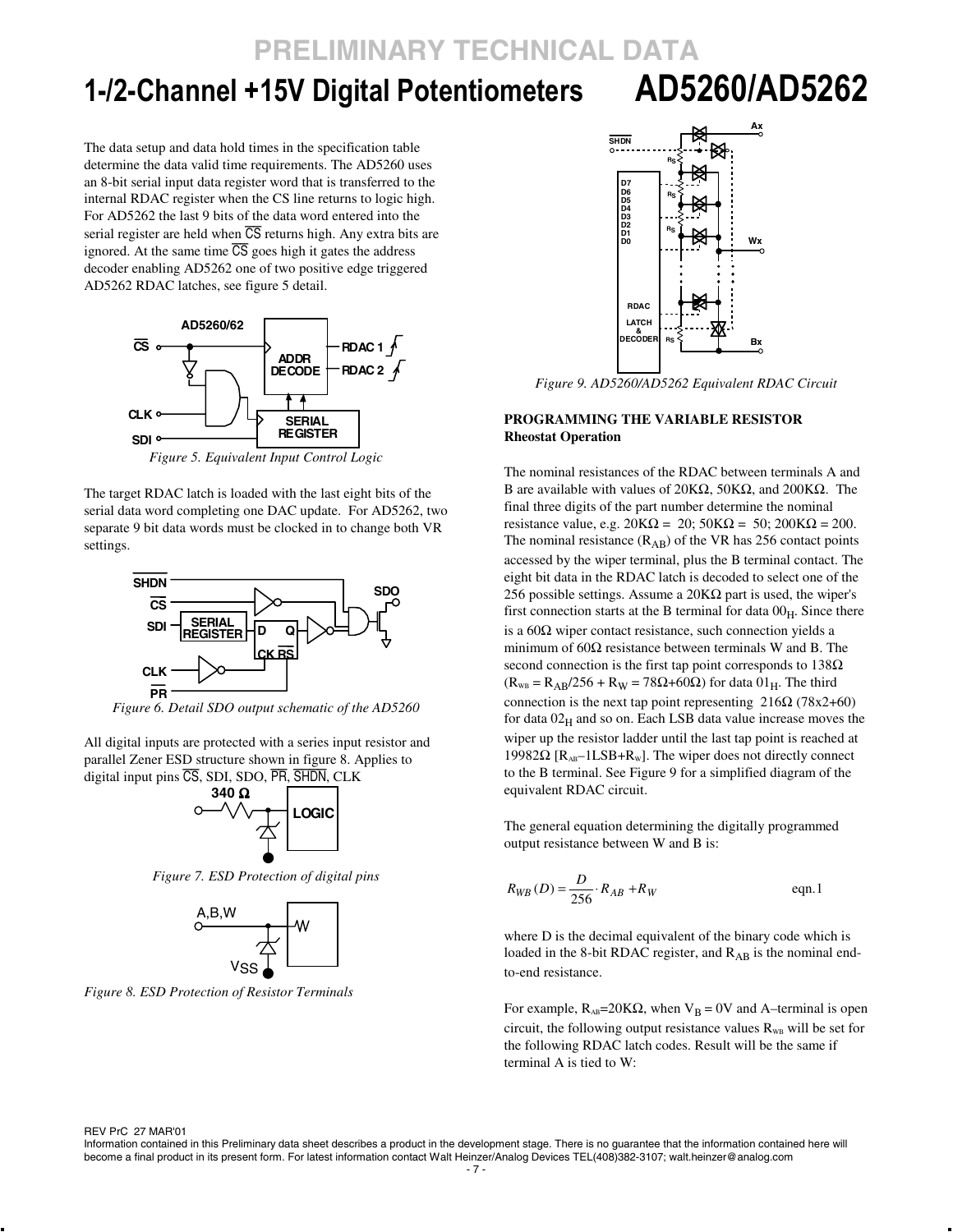# **1-/2-Channel +15V Digital Potentiometers AD5260/AD5262**

| (DEC)      | $R_{WR}$<br>(Ohms)              | <b>Output State</b>                             |
|------------|---------------------------------|-------------------------------------------------|
| 256<br>128 | $199826\Omega$<br>$10060\Omega$ | Full-Scale $(R_{AB} - 1LSB + R_w)$<br>Mid-Scale |
| $\Omega$   | $138\Omega$<br>$60\Omega$       | 1 LSB<br>Zero-Scale (Wiper contact resistance)  |

In the zero-scale condition a finite wiper resistance of  $60\Omega$  is present. Care should be taken to limit the current flow between W and B in this state to a maximum current of no more than 5mA. Otherwise, degradation or possible destruction of the internal switch contact can occur.

Similar to the mechanical potentiometer, the resistance of the RDAC between the wiper W and terminal A also produces a digitally controlled resistance  $R_{WA}$ . When these terminals are used the B–terminal should be let open or tied to the wiper terminal. Setting the resistance value for  $R_{WA}$  starts at a maximum value of resistance and decreases as the data loaded in the latch is increased in value. The general equation for this operation is:

$$
R_{WA}(D) = \frac{256 - D}{256} \cdot R_{AB} + R_W
$$
 eqn. 2

For example,  $R_{AB}$ =20K $\Omega$ , when  $V_A$  = 0V and B–terminal is open, the following output resistance  $R_{WA}$  will be set for the following RDAC latch codes. Result will be the same if terminal B is tied to W:

| D        | $R_{WA}$   | <b>Output State</b> |
|----------|------------|---------------------|
| (DEC)    | $(\Omega)$ |                     |
|          |            |                     |
| 256      | 60         | <b>Full-Scale</b>   |
| 128      | 10060      | Mid-Scale           |
|          | 19982      | 1 LSB               |
| $\theta$ | 20060      | Zero-Scale          |

The typical distribution of the nominal resistance  $R_{AB}$  from channel-to-channel matches within  $\pm 1\%$ . Device to device matching is process lot dependent and is possible to have  $\pm 30\%$ variation. Since the resistance element is processed in thin film technology, the change in  $R_{AB}$  with temperature has a 30 ppm/°C temperature coefficient.

#### **PROGRAMMING THE POTENTIOMETER DIVIDER Voltage Output Operation**

The digital potentiometer easily generates output voltages at wiper-to-B and wiper-to-A to be proportional to the input voltage at A-to-B. Let's ignore the effect of the wiper resistance at the moment. For example connecting A–terminal to +5V and at the moment. For example connecting A-terminal to +3 v and<br>B-terminal to ground produces an output voltage at the wiper-<br>to-B starting at zero volts up to 1 LSB less than +5V. Each LS to-B starting at zero volts up to 1 LSB less than +5V. Each LSB

of voltage is equal to the voltage applied across terminal AB divided by the 256 position of the potentiometer divider. Since the AD5260/AD5262 operates from dual supplies, the general equation defining the output voltage at  $V<sub>w</sub>$  with respect to ground for any given input voltage applied to terminals AB is:

$$
V_W(D) = \frac{D}{256}V_A + \frac{256 - D}{256}V_B
$$
 eqn.3

where D is decimal equivalent of the binary code, which is loaded in the 8-bit RDAC register.

Operation of the digital potentiometer in the divider mode results in more accurate operation over temperature. Unlike the rheostat mode, the output voltage is dependent on the ratio of the internal resistors  $R_{WA}$  and  $R_{WB}$  and not the absolute values, therefore, the drift reduces to 5ppm/°C.

REV PrC 27 MAR'01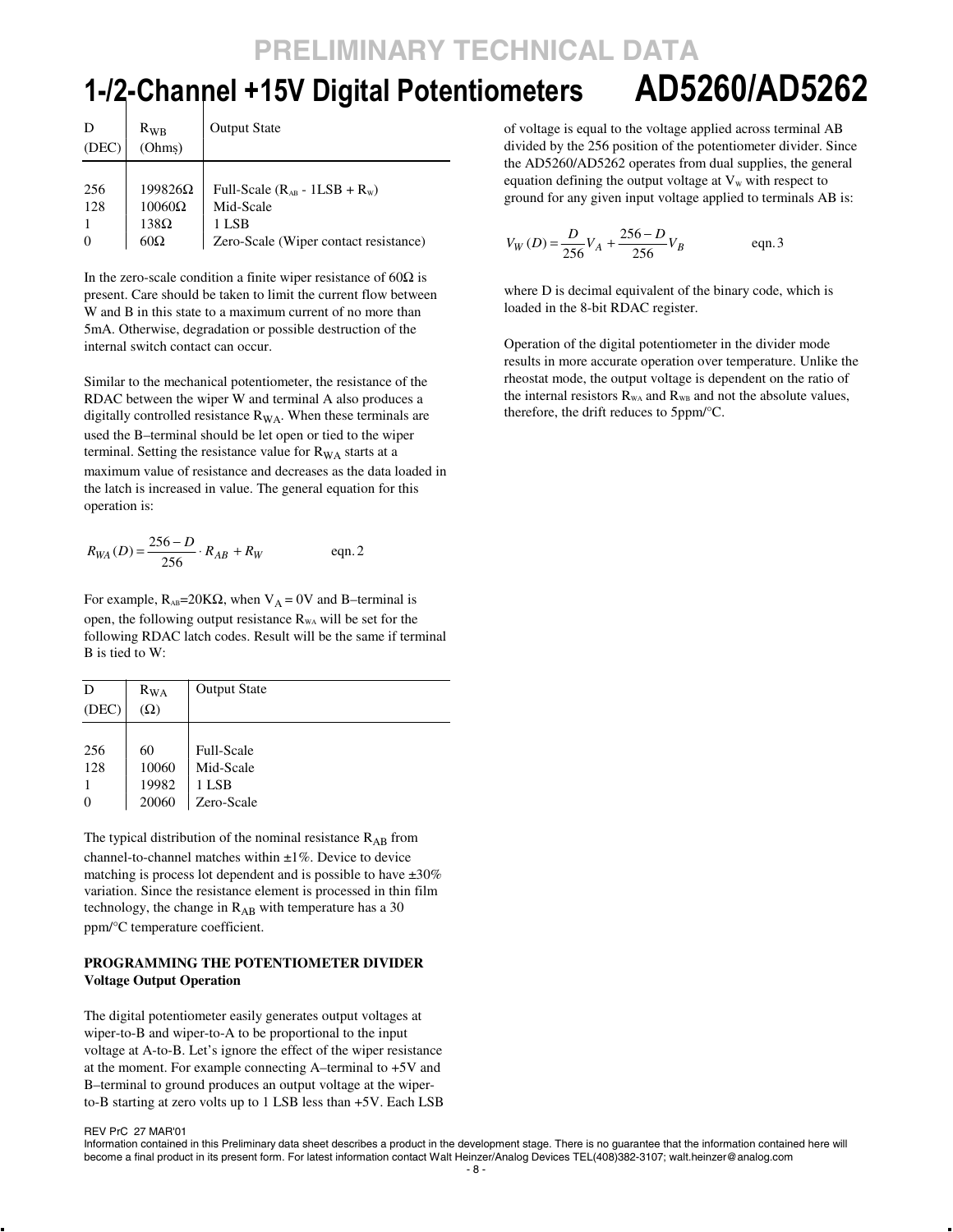# **1-/2-Channel +15V Digital Potentiometers AD5260/AD5262**

### **TEST CIRCUITS**

Figures 10 to 18 define the test conditions used in product specification table.



Figure 10. Potentiometer Divider Nonlinearity error test circuit (INL, DNL)



Figure 11. Resistor Position Nonlinearity Error (Rheostat Operation; R-INL, R-DNL)



Figure 12. Wiper Resistance test Circuit



Figure 13. Power supply sensitivity test circuit (PSS, PSSR)



Figure 14. Inverting Gain test Circuit



Figure 15. Non-Inverting Gain test circuit



Figure 16. Gain Vs Frequency test circuit



Figure 17. Incremental ON Resistance Test Circuit



Figure 18. Common Mode Leakage current test circuit

REV PrC 27 MAR'01